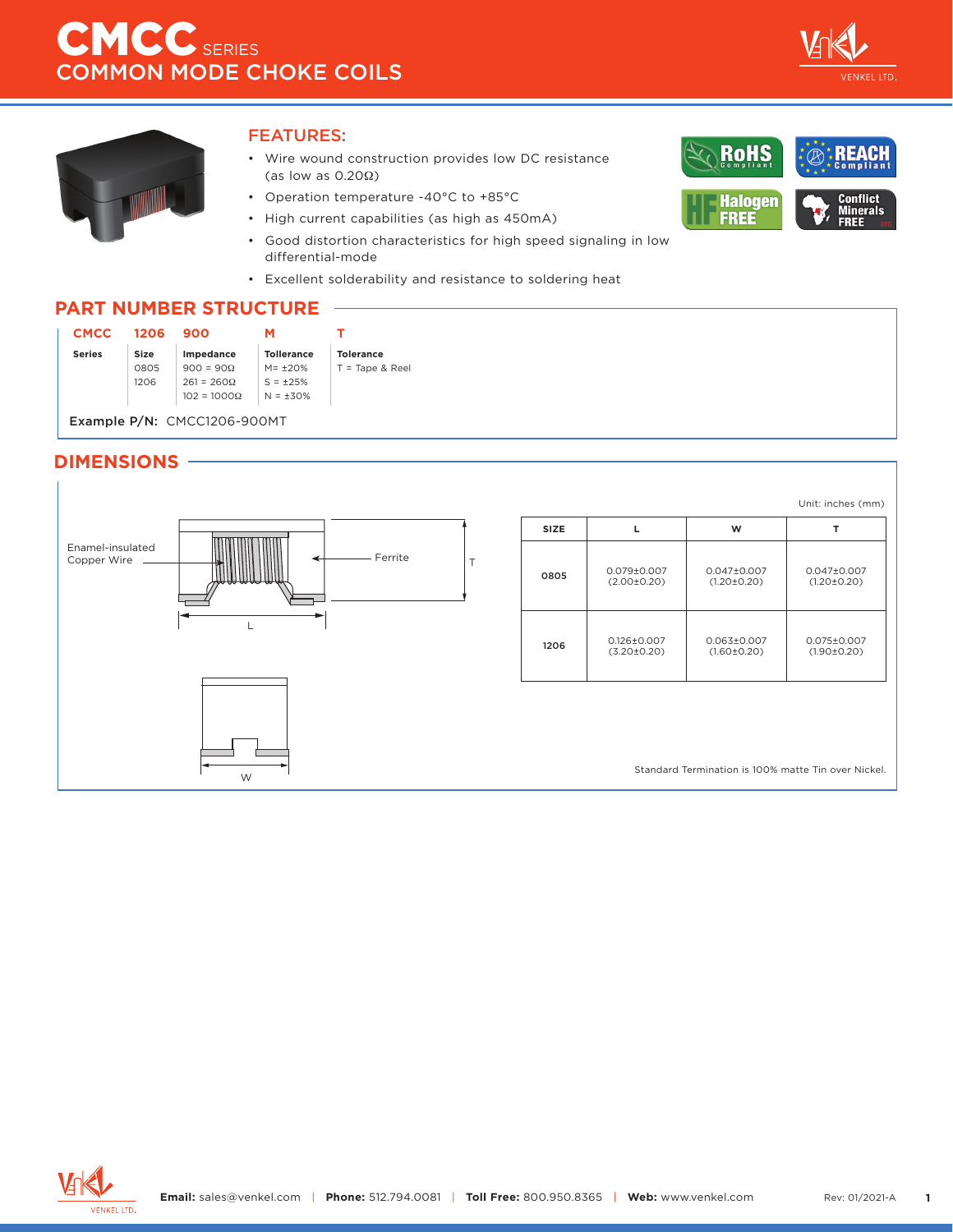

## **ELECTRICAL SPECIFICATIONS AND RANGE**







equivalent circuit

## **CMCC 0805 (2012)**

| <b>IMPEDANCE1</b><br>@ 100MHZ<br>$\Omega$ | <b>RATED</b><br><b>VOLTAGE</b><br>V(DC) | <b>WITHSTANDING</b><br><b>VOLTAGE</b><br>V(DC) | RATED <sub>2</sub><br><b>CURRENT</b><br>MAX (MA) | <b>DC RESISTANCE</b><br>MAX $(\Omega)$ | <b>INSULATION</b><br><b>RESISTANCE</b><br>MIN (M $\Omega$ ) | <b>TOLERANCE</b><br>$\Box$ | <b>VENKEL</b><br><b>PART NUMBER</b> |
|-------------------------------------------|-----------------------------------------|------------------------------------------------|--------------------------------------------------|----------------------------------------|-------------------------------------------------------------|----------------------------|-------------------------------------|
| 30                                        | 50                                      | 125                                            | 450                                              | 0.20                                   | 10 <sup>°</sup>                                             | ±20%, ±25%, ±30%           | CMCC08053000T                       |
| 67                                        | 50                                      | 125                                            | 400                                              | 0.25                                   | 10 <sup>2</sup>                                             | ±20%, ±25%, ±30%           | CMCC0805670 <sub>p</sub> T          |
| 90                                        | 50                                      | 125                                            | 330                                              | 0.35                                   | 10                                                          | ±20%, ±25%, ±30%           | CMCC08059000T                       |
| 120                                       | 50                                      | 125                                            | 370                                              | 0.30                                   | 10 <sup>°</sup>                                             | ±20%, ±25%, ±30%           | CMCC0805121aT                       |
| 160                                       | 50                                      | 125                                            | 330                                              | 0.35                                   | 10                                                          | ±20%, ±25%, ±30%           | CMCC0805161aT                       |
| 180                                       | 50                                      | 125                                            | 330                                              | 0.35                                   | 10 <sup>°</sup>                                             | ±20%, ±25%, ±30%           | CMCC0805181aT                       |
| 200                                       | 50                                      | 125                                            | 330                                              | 0.35                                   | 10 <sup>°</sup>                                             | ±20%, ±25%, ±30%           | CMCC08052010T                       |
| 220                                       | 50                                      | 125                                            | 330                                              | 0.35                                   | 10                                                          | ±20%, ±25%, ±30%           | CMCC08052210T                       |
| 260                                       | 50                                      | 125                                            | 300                                              | 0.40                                   | 10 <sup>°</sup>                                             | ±20%, ±25%, ±30%           | CMCC0805261aT                       |
| 360                                       | 50                                      | 125                                            | 280                                              | 0.40                                   | 10 <sup>°</sup>                                             | ±20%, ±25%, ±30%           | CMCC08053610T                       |
| 370                                       | 50                                      | 125                                            | 280                                              | 0.40                                   | 10 <sup>°</sup>                                             | ±20%, ±25%, ±30%           | CMCC08053710T                       |

1. Impedance is measured on a HP4287A at 100MHz

2. For 15˚C rise.

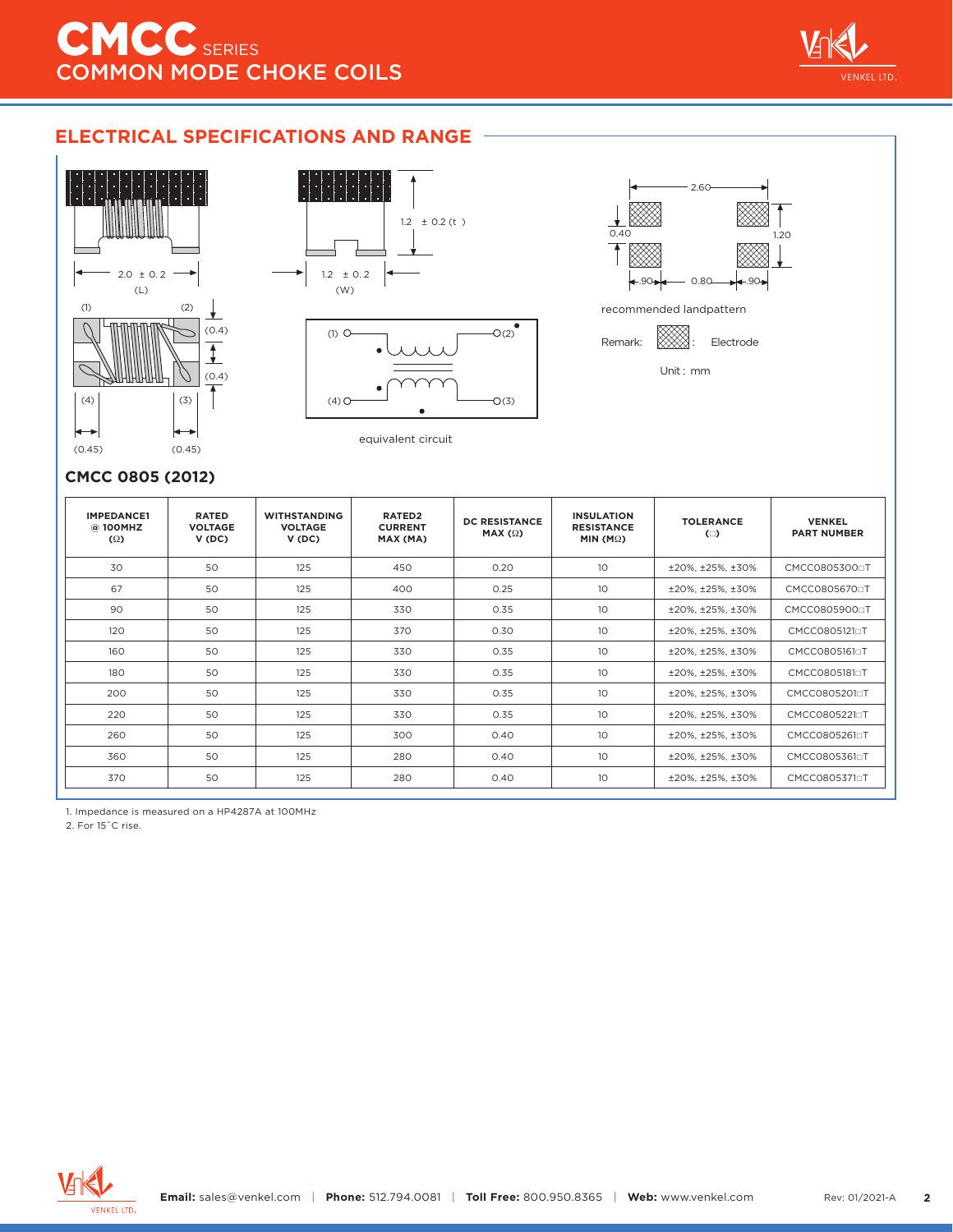# **ELECTRICAL SPECIFICATIONS AND RANGE**









### **CMCC 1206 (3216)**

| IMPEDANCE <sup>1</sup><br>@ 100MHZ<br>$(\Omega)$ | <b>RATED</b><br><b>VOLTAGE</b><br>V (DC) | <b>WITHSTANDING</b><br><b>VOLTAGE</b><br>V (DC) | RATED <sup>2</sup><br><b>CURRENT</b><br>MAX (MA) | <b>DC RESISTANCE</b><br>MAX(0) | <b>INSULATION</b><br><b>RESISTANCE</b><br>MIN (M <sub>Ω</sub> ) | <b>TOLERANCE</b><br>$(\Box)$ | <b>VENKEL</b><br><b>PART NUMBER</b> |
|--------------------------------------------------|------------------------------------------|-------------------------------------------------|--------------------------------------------------|--------------------------------|-----------------------------------------------------------------|------------------------------|-------------------------------------|
| 90                                               | 50                                       | 125                                             | 370                                              | 0.30                           | 10                                                              | ±20%, ±25%, ±30%             | CMCC12069000T                       |
| 120                                              | 50                                       | 125                                             | 370                                              | 0.30                           | 10                                                              | ±20%, ±25%, ±30%             | CMCC1206121□T                       |
| 160                                              | 50                                       | 125                                             | 340                                              | 0.40                           | 10                                                              | ±20%, ±25%, ±30%             | CMCC1206161aT                       |
| 260                                              | 50                                       | 125                                             | 310                                              | 0.50                           | 10 <sup>°</sup>                                                 | ±20%, ±25%, ±30%             | CMCC12062610T                       |
| 600                                              | 50                                       | 125                                             | 260                                              | 0.80                           | 10 <sup>°</sup>                                                 | ±20%, ±25%, ±30%             | CMCC1206601aT                       |
| 1000                                             | 50                                       | 125                                             | 230                                              | 1.00 <sub>1</sub>              | 10 <sup>°</sup>                                                 | ±20%, ±25%, ±30%             | CMCC1206102 <sub>0</sub> T          |
| 2200                                             | 50                                       | 125                                             | 200                                              | 1.20                           | 10 <sup>°</sup>                                                 | ±20%, ±25%, ±30%             | CMCC12062220T                       |

1. Impedance is measured on a HP4287A at 100MHz

2. For 15˚C rise.

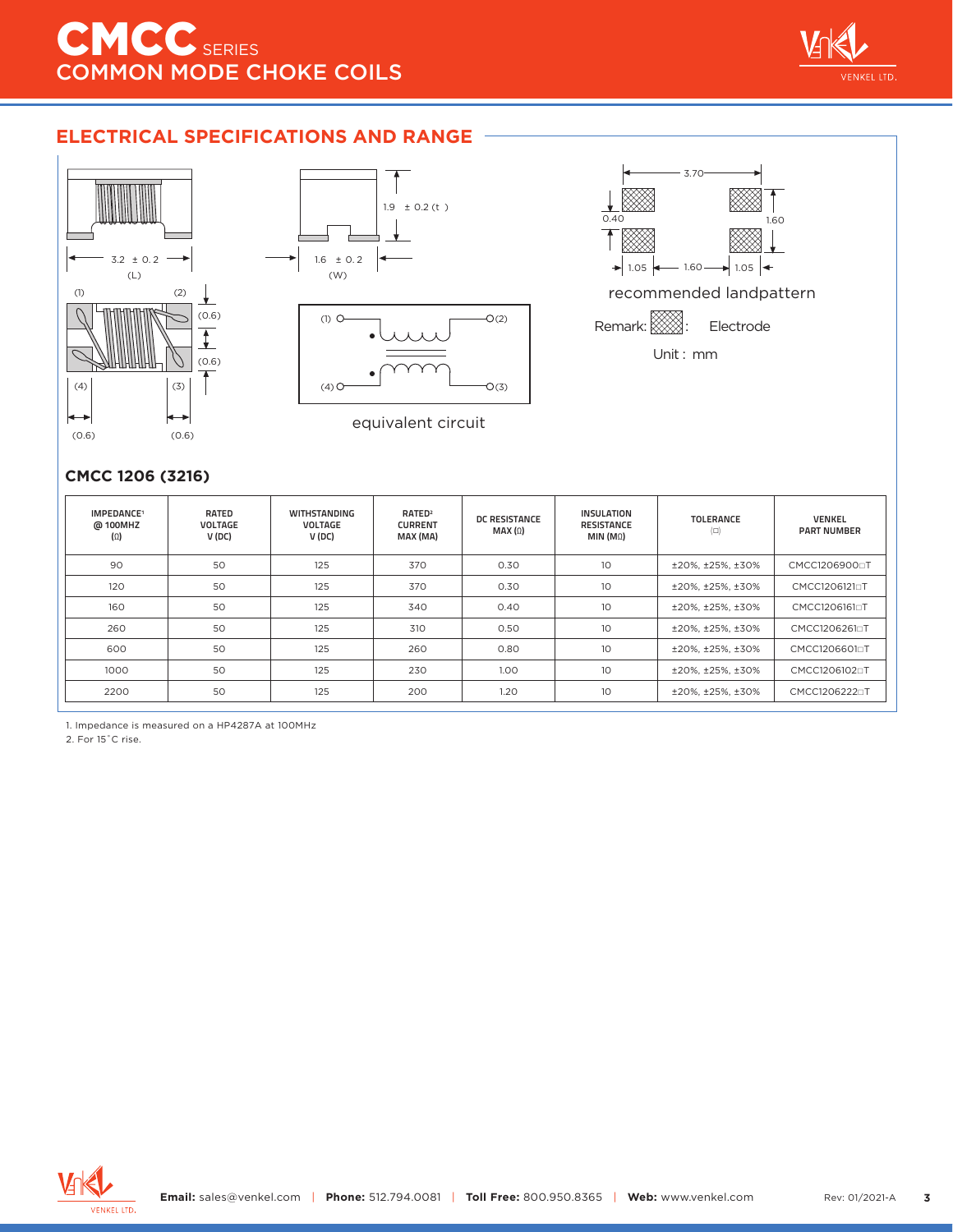

# **TAPE & REEL SPECIFICATIONS**

## **REEL**

#### Unit: mm

| <b>TAPE WIDTH</b> | 8MM            | 12MM           |  |
|-------------------|----------------|----------------|--|
| А                 | $178 \pm 2$    | $178 \pm 2$    |  |
| в                 | $60 \pm 1$     | $60 \pm 1$     |  |
| C                 | $13.0 \pm 0.5$ | $13.0 \pm 0.5$ |  |
| Е                 | $2.0 \pm 0.5$  | $2.0 \pm 0.5$  |  |
| W                 | $10.0 \pm 1.0$ | $14.0 \pm 1.0$ |  |
|                   | $1.35 \pm 0.5$ | $2.1 \pm 0.5$  |  |



### **CARRIER TAPE**

Unit: mm

| SIZE (INCHES) | 0805                 | 1206                 |
|---------------|----------------------|----------------------|
| Tape          | <b>Embossed Tape</b> | <b>Embossed Tape</b> |
| W             | $8.0 \pm 0.2$        | $8.0 \pm 0.2$        |
| F             | $3.5 \pm 0.1$        | $3.5 \pm 0.1$        |
| E             | $1.75 \pm 0.1$       | $1.75 \pm 0.1$       |
| $P_1$         | $4.0 \pm 0.1$        | $4.0 \pm 0.1$        |
| $P_{2}$       | $2.0 \pm 0.1$        | $2.0 \pm 0.1$        |
| $P_0$         | $4.0 \pm 0.1$        | $4.0 \pm 0.1$        |
| $D_0$         | $1.5 \pm 0.1$        | $1.5 \pm 0.1$        |
| Α             | $1.4 \pm 0.1$        | $1.9 \pm 0.1$        |
| B             | $2.55 \pm 0.1$       | $3.50 \pm 0.1$       |
| t             | $1.35 \pm 0.1$       | $2.10 \pm 0.1$       |
| Qty/Reel      | 2,000                | 2,000                |